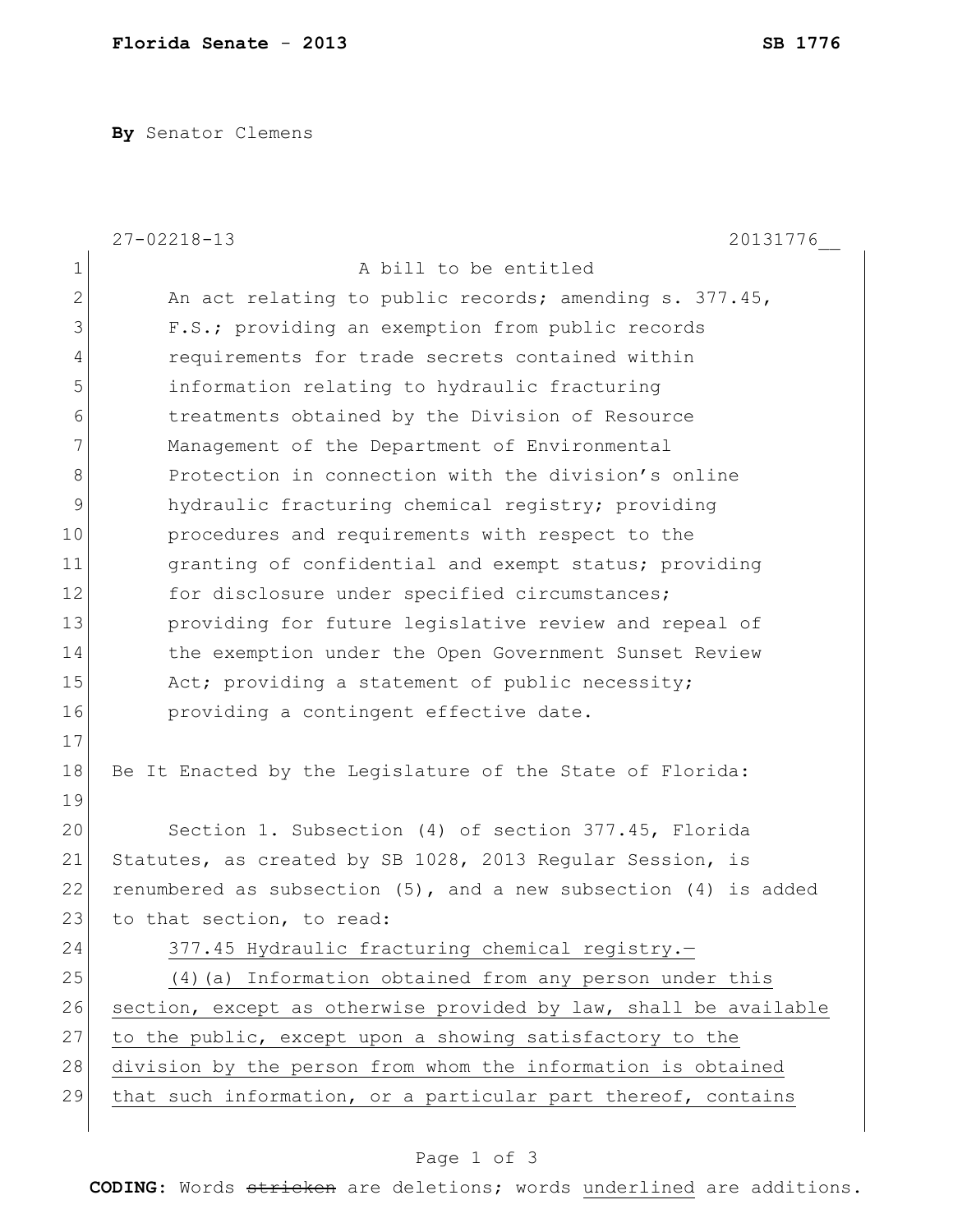|    | 20131776<br>$27 - 02218 - 13$                                    |
|----|------------------------------------------------------------------|
| 30 | trade secrets as defined in s. 812.081(1)(c).                    |
| 31 | (b) 1. Trade secrets, as defined in s. $812.081(1)(c)$ ,         |
| 32 | contained within information relating to hydraulic fracturing    |
| 33 | treatments obtained by the division in connection with the       |
| 34 | online hydraulic fracturing chemical registry are confidential   |
| 35 | and exempt from s. 119.07(1) and s. 24(a), Art. I of the State   |
| 36 | Constitution.                                                    |
| 37 | 2. The person submitting such trade secret information to        |
| 38 | the division must request that it be kept confidential and       |
| 39 | exempt and must inform the division of the basis for the claim   |
| 40 | of trade secret. The department shall, subject to notice and     |
| 41 | opportunity for hearing, determine whether the information, or   |
| 42 | any portion thereof, claimed to be a trade secret is or is not a |
| 43 | trade secret.                                                    |
| 44 | 3. Such trade secrets may be disclosed to authorized             |
| 45 | representatives of the division or, pursuant to request, to      |
| 46 | other governmental entities in order for them to properly        |
| 47 | perform their duties, or when relevant in any proceeding under   |
| 48 | this part. Authorized representatives and other governmental     |
| 49 | entities receiving such trade secret information shall maintain  |
| 50 | the confidentiality of such information. Those involved in any   |
| 51 | proceeding under this section, including an administrative law   |
| 52 | judge, a hearing officer, or a judge or justice, shall maintain  |
| 53 | the confidentiality of any trade secret information revealed at  |
| 54 | such proceeding.                                                 |
| 55 | 4. This paragraph is subject to the Open Government Sunset       |
| 56 | Review Act in accordance with s. 119.15 and shall stand repealed |
| 57 | on October 2, 2018, unless reviewed and saved from repeal        |
| 58 | through reenactment by the Legislature.                          |
|    |                                                                  |

## Page 2 of 3

**CODING**: Words stricken are deletions; words underlined are additions.